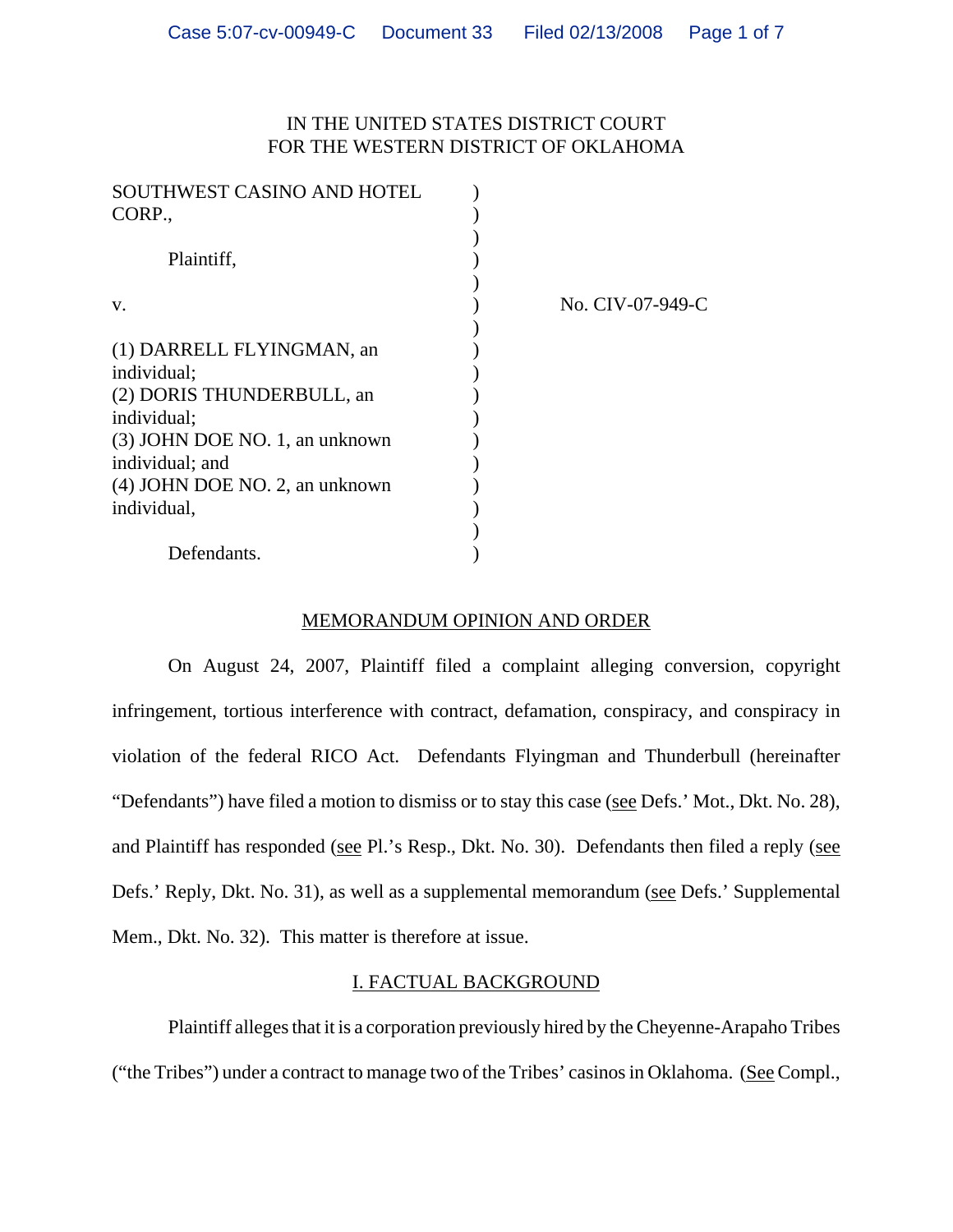Dkt. No. 1, ¶¶ 8-11.) Defendant Thunderbull, an individual and a member of the Tribes, worked at one of the casinos as a surveillance employee. (Id.  $\P$  12; Defs.' Reply at 2.) According to Plaintiff, Thunderbull made a copy of surveillance camera footage that showed several elected officials of the Tribes cashing checks issued by Plaintiff, and she removed the copied footage from the casino. (Compl. ¶¶ 12, 14.) Thunderbull was subsequently terminated and then hired by Defendant Flyingman, an individual who is the Governor of the Tribes. (Id.  $\P$  15-16; Defs.' Mot. at 4.) Plaintiff further alleges that the copied surveillance camera footage ("footage") has been posted to YouTube.com and also widely distributed and posted by Flyingman and possibly others. (Compl. ¶¶ 17-21.) Defendant Flyingman admits that he distributed surveillance camera footage of elected officials cashing checks at the casino. (Answer, Dkt. No. 14, ¶¶ 16-18.)

#### II. DISCUSSION

Defendants argue that pursuant to the tribal exhaustion doctrine, the Court should either dismiss or stay some or all of Plaintiff's claims. (See Defs.' Mot. at 4, 9.)<sup>1</sup> The tribal exhaustion doctrine, set forth in Nat'l Farmers Union Ins. Cos. v. Crow Tribe of Indians, 471 U.S. 845, 855- 57 (1985), requires federal courts to abstain from hearing certain claims against Indian tribes

<sup>&</sup>lt;sup>1</sup>Plaintiff's response identifies standards for the Court to analyze Defendants' motion under both Fed. R. Civ. P. 12(b)(6) and Fed. R. Civ. P. 56(c) that are inapplicable to a motion requesting abstention. Further, Defendants' motion is not properly analyzed under Fed. R. Civ. P. 12(b)(1) because Defendants do not actually allege that the Court lacks jurisdiction; they instead argue that the Court should forego exercising jurisdiction over this case. Even if tribal court exhaustion was an appropriate requirement for this case, failure to so exhaust would not deprive the Court of subject-matter jurisdiction over this case. See Iowa Mut. Ins. Co. v. LaPlante, 480 U.S. 9, 16 n.8 (1987) (analogizing the doctrine to the abstention principle of Colo. River Water Conservation Dist. v. United States, 424 U.S. 800 (1976)). "Exhaustion is required as a matter of comity, not as a jurisdictional prerequisite." Id.; see also Smith v. Moffett, 947 F.2d 442, 445 (10th Cir. 1991) ("[C]oncerns of comity do not present a jurisdictional bar.").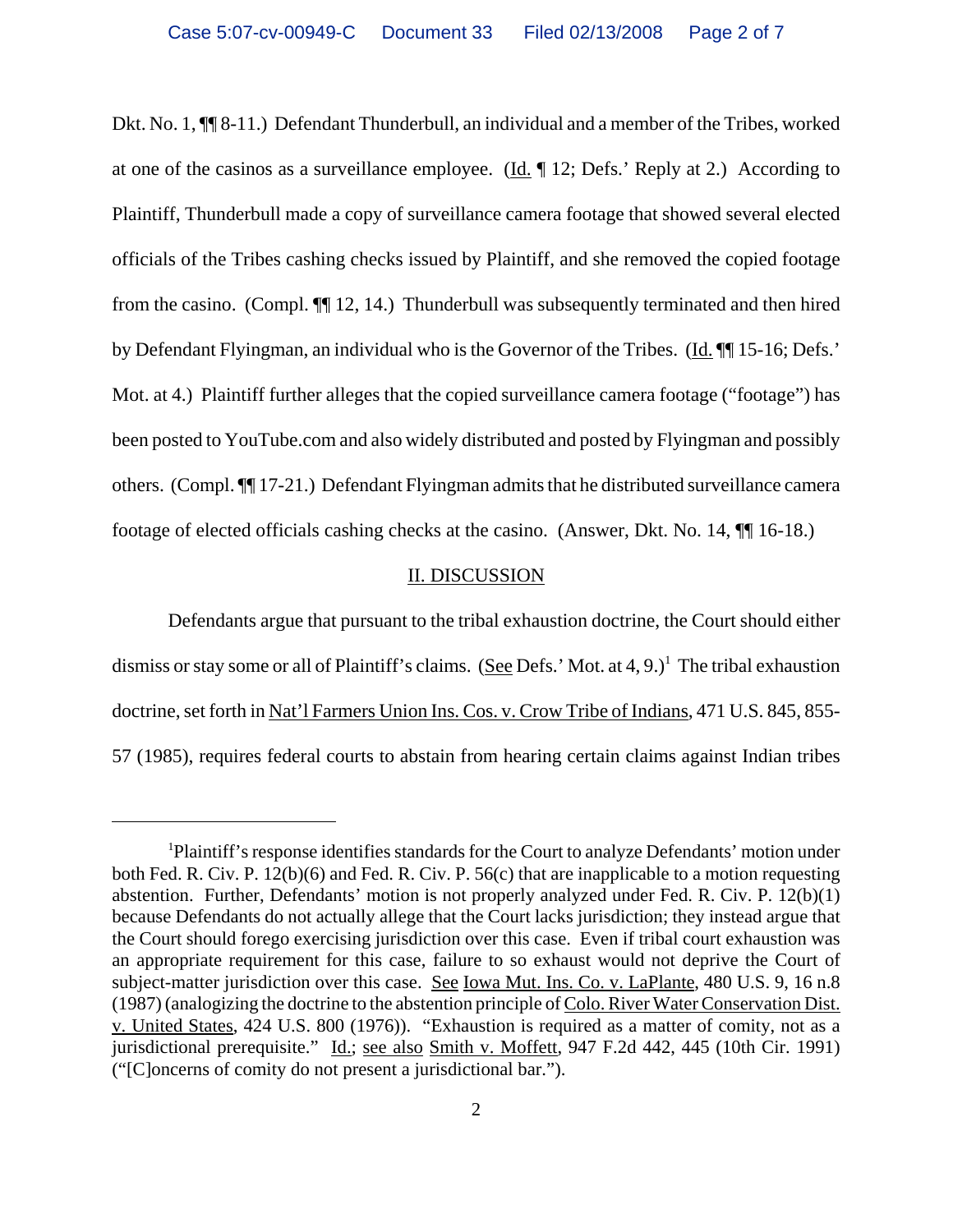unless the plaintiff has first exhausted those claims in tribal court. As explained by the Tenth Circuit Court of Appeals, the doctrine expresses a "federal policy of promoting tribal selfgovernment" such that "federal courts should not intervene until the tribal courts have had a full opportunity to evaluate jurisdiction." Kerr-McGee Corp. v. Farley, 115 F.3d 1498, 1502 (10th Cir. 1997) (internal quotation marks omitted).

[T]he existence and extent of a tribal court's jurisdiction will require a careful examination of tribal sovereignty, the extent to which that sovereignty has been altered, divested, or diminished, as well as a detailed study of relevant statutes, Executive Branch policy as embodied in treaties and elsewhere, and administrative or judicial decisions. Moreover, that examination should be conducted in the first instance in the Tribal Court itself. This rule of tribal court exhaustion is subject to a narrow set of exceptions, including: (1) where an assertion of tribal jurisdiction is motivated by a desire to harass or is conducted in bad faith; (2) where the action in tribal courts is patently violative of express jurisdictional prohibitions; or (3) where exhaustion would be futile because of the lack of an adequate opportunity to challenge the tribal court's jurisdiction.

Id. at 1501 (alteration in original) (citations and internal quotation marks omitted). Properly applied, the tribal exhaustion doctrine advances three specific interests: "(1) furthering congressional policy of supporting tribal self-government; (2) promoting the orderly administration of justice by allowing a full record to be developed in the tribal court; and (3) obtaining the benefit of tribal expertise if further review becomes necessary." Id. at 1507 (citing Nat'l Farmers, 471 U.S. at 856-57).<sup>2</sup>

<sup>&</sup>lt;sup>2</sup>Analysis herein of which issues lie within the Court's jurisdiction is proper even to the extent it requires the Court to examine what issues lie without the tribal court's jurisdiction; "[t]he scope of a tribal court's jurisdiction," although an issue that should first be examined by the tribal court itself, "is a federal question over which federal district courts have jurisdiction." Kerr-McGee Corp., 115 F.3d at 1501 (citing Nat'l Farmers, 471 U.S. at 853, 855-56).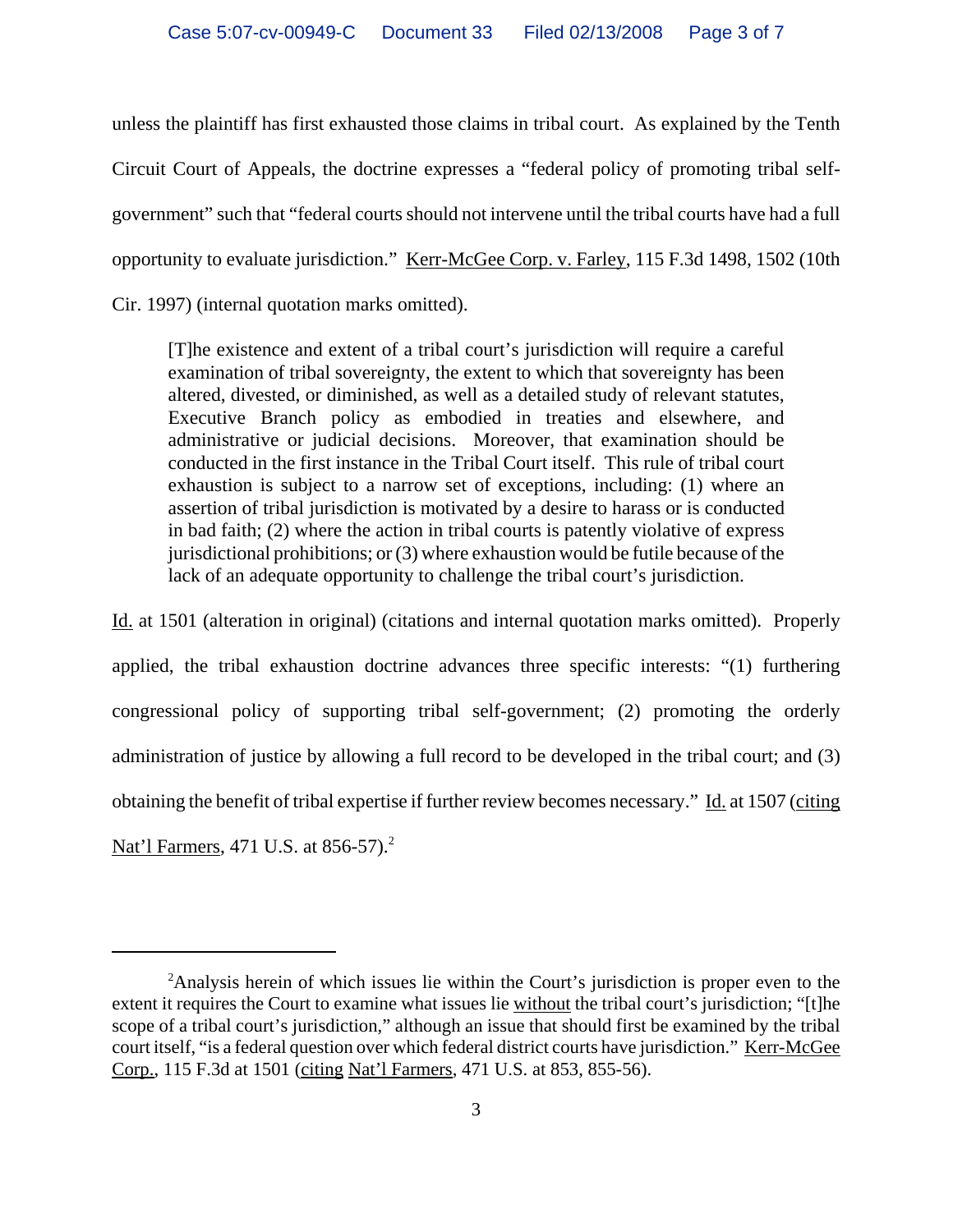Civil jurisdiction over the activities of non-Indians on tribal lands "presumptively lies in the tribal courts unless affirmatively limited by a . . . federal statute." Iowa Mut. Ins. Co., 480 U.S. at 18; see also Blue Legs v. U.S. Bureau of Indian Affairs, 867 F.2d 1094, 1097 (8th Cir. 1989). Plaintiff argues, and Defendants concede, that 28 U.S.C. § 1338(a) expressly provides that federal courts have exclusive jurisdiction over Plaintiff's copyright infringement claim.3 Therefore, § 1338(a) "so obviously preempts tribal jurisdiction that an action in tribal court would be patently violative of express jurisdictional prohibitions, and . . . abstention in favor of tribal exhaustion is inappropriate." See Kerr-McGee Corp., 115 F.3d at 1502 (declining to apply the exception to the Price-Anderson Act and its amendments). In cases where the federal court has exclusive jurisdiction, tribal courts are not given the first opportunity to examine and determine their jurisdiction. Id. (citing Blue Legs, 867 F.2d at 1097-98). Moreover, a tribal forum does not exist that can resolve this controversy. See Bassett v. Mashantucket Pequot Museum & Research Ctr. Inc., 221 F. Supp. 2d 271, 281-82 (D. Conn. 2002) (declining to dismiss copyright claim on the basis of lack of tribal exhaustion and noting that such a claim is grounded in federal rather than tribal law).

Not to be dissuaded, Defendants further request that the Court stay the copyright claim, and either stay or dismiss the other claims, to allow resolution of the remaining claims in tribal court. (Defs.' Reply at 4.) Defendants set forth several arguments for dismissal or abstention, including a pending tribal court action (the "Tribal Court DJA") by the Tribes and Defendant

 $3$ Plaintiff makes an alternative argument that Defendants lack standing to argue for a "claim" of tribal exhaustion "on behalf of the Tribes." (See Pl.'s Resp. at 3-5.) The applicability of the doctrine, however, is a concern that the Court would have discretion to address sua sponte, and so a "standing" argument is irrelevant. See, e.g., Smith, 947 F.2d at 445.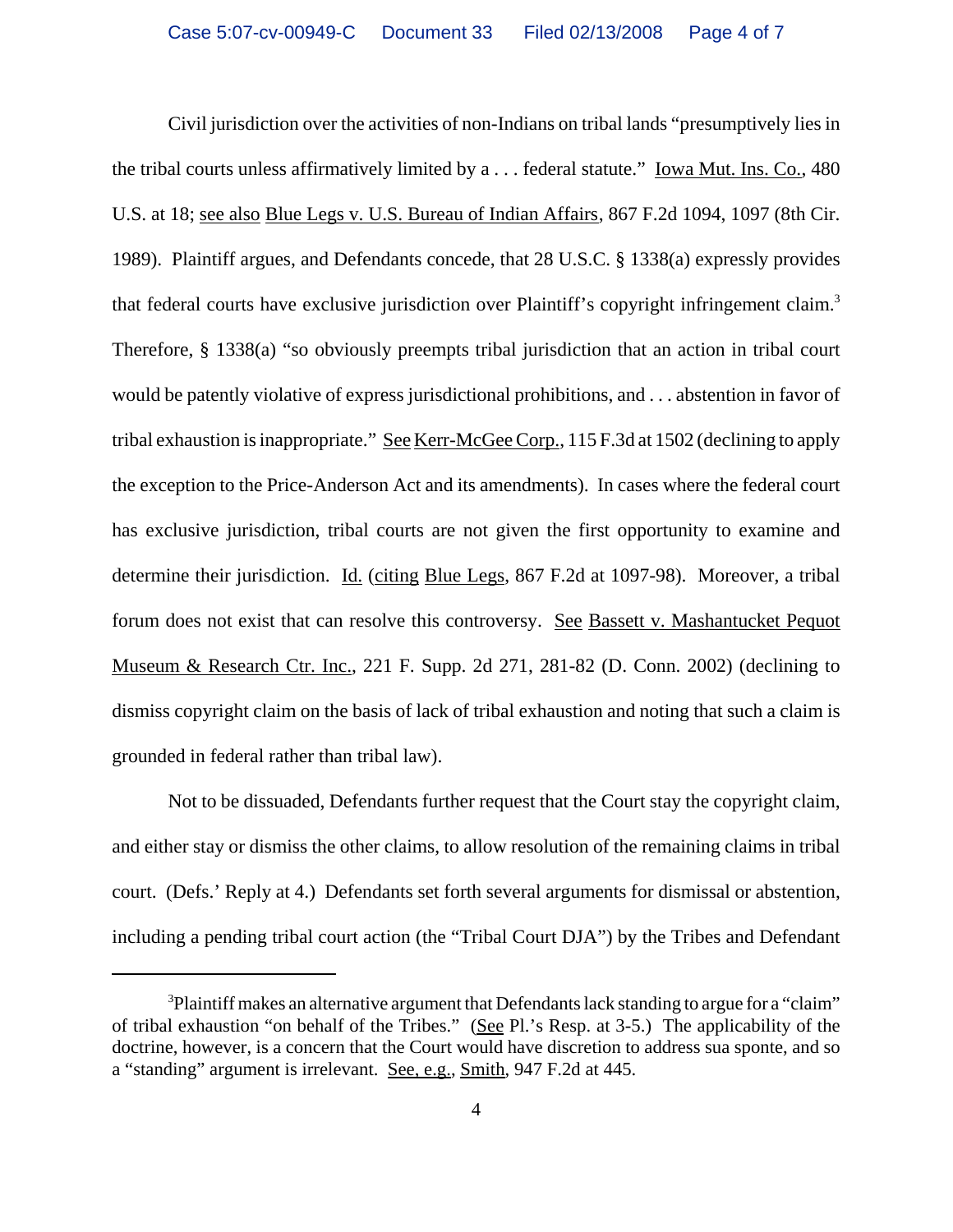Flyingman – in his capacity as Governor – requesting a declaratory judgment that certain property, including the footage, is owned by the Tribes. (See Defs.' Mot. at 3-4; Defs.' Supplemental Mem. Ex. A., Complaint  $\P$  10-13, Flyingman et al. v. Sw. Casino & Hotel Corp., No. CNA-CIV-08-02 (Chey.-Arap. Dist. Ct. filed Jan. 14, 2008); Pl.'s Resp. at 2.) Defendants argue that because their defense to several of Plaintiff's claims is that ownership of the footage does not lie with Plaintiff, but Plaintiff has requested that the Court adjudge that it owns the footage, the pending tribal court action to determine ownership demonstrates both the deference the Court should give to the tribal court action and "the potential for inconsistent ruling[s] on an issue of Tribal common law." (See Defs.' Reply at 3; Compl. at 11.)

Just as an anticipated federal defense does not create federal-question jurisdiction,<sup>4</sup> Defendants' declaration that they are asserting Plaintiff's lack of ownership of the footage as a defense to the copyright infringement claim would not by itself render a copyright claim any less suitable for federal court adjudication. (See Defs.' Reply at 3); cf. Topolos v. Caldewey, 698 F.2d 991, 994 (9th Cir. 1983) ("In an action for infringement plaintiff necessarily must establish ownership of a valid copyright and copying by the defendant. Ownership of the copyright is therefore always a threshold question. Only when such ownership is the sole question for consideration are federal courts without jurisdiction.") (citations omitted). The Court is constrained to agree with Defendants, however, that the principles behind the exhaustion doctrine, together with the existence of the currently pending Tribal Court DJA, compel tribal court adjudication prior to resolution of Plaintiff's case in this Court. While a pending tribal

<sup>&</sup>lt;sup>4</sup>See Nicodemus v. Union Pac. Corp., 440 F.3d 1227, 1232 (10th Cir. 2006).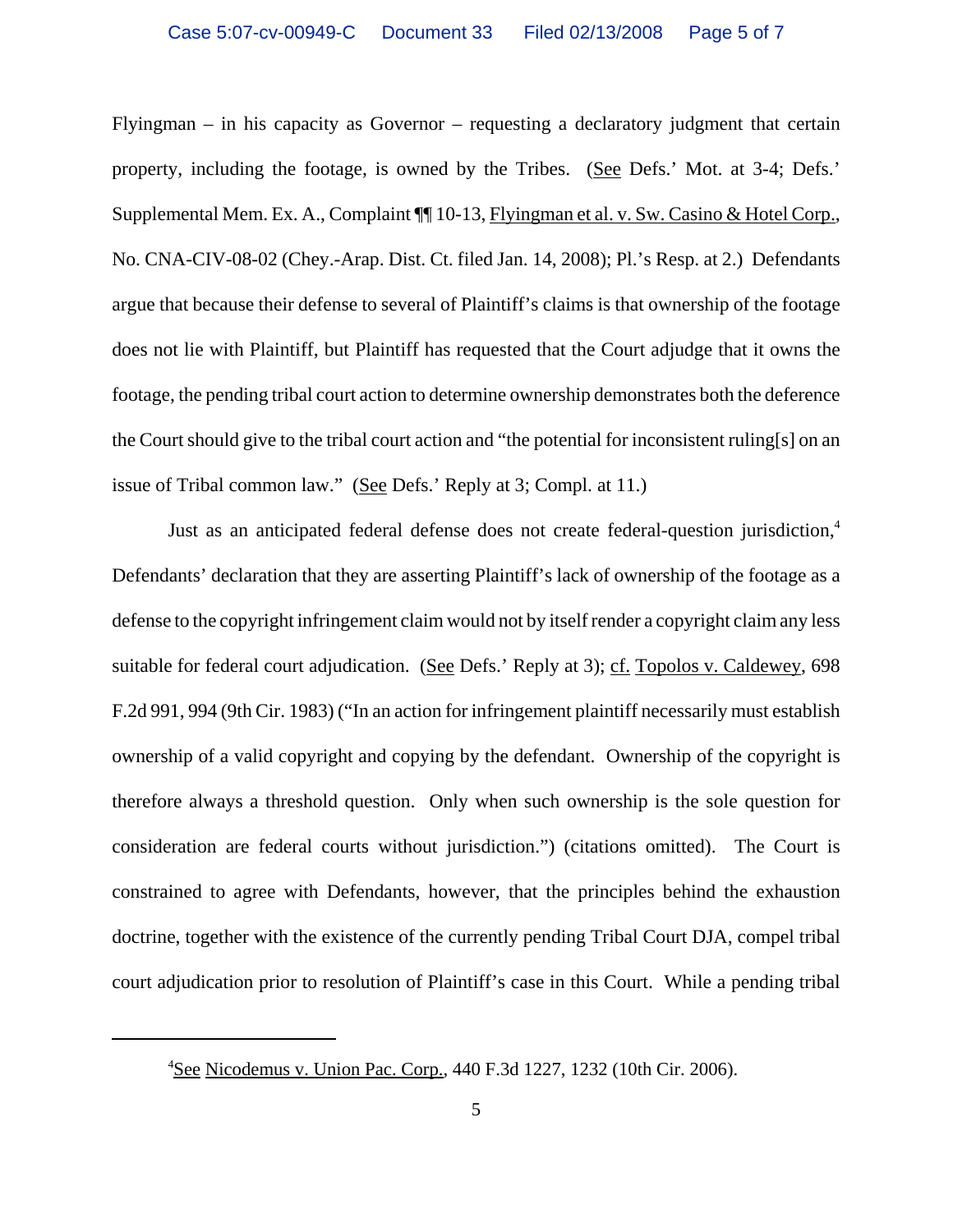court action is not an absolute prerequisite to abstention, United States v. Tsosie, 92 F.3d 1037, 1041 (10th Cir. 1996), the circumstances of this case indicate that the Court should "stay its hand" pending resolution of the Tribal Court DJA. First, an action by the Tribes and Governor Flyingman to declare ownership of all electronic data from the tribal casinos clearly implicates tribal issues. See Garcia v. Akwesasne Hous. Auth., 268 F.3d 76, 79 (2d Cir. 2001) (noting that the doctrine requires federal courts to "abstain from hearing certain claims relating to Indian tribes"); Ninigret Dev. Corp. v. Narragansett Indian Wetuomuck Hous. Auth., 207 F.3d 21, 32 (1st Cir. 2000) ("Civil disputes arising out of the activities of non-Indians on reservation lands almost always require exhaustion if they involve the tribe."). Further, a currently pending tribal court action coupled with simultaneous federal court proceedings could result in inconsistent rulings as to the rights in the footage specifically. (Compare Compl. at 11-12 with Complaint ¶¶ 10-13, Flyingman et al. v. Sw. Casino & Hotel Corp., No. CNA-CIV-08-02 (Chey.-Arap. Dist. Ct. filed Jan. 14, 2008).)

Therefore, the Court will abstain from hearing Plaintiff's federal copyright claim pending resolution of the Tribal Court DJA. The presence of exclusive federal jurisdiction over Plaintiff's copyright claim indicates that the Court should stay, rather than dismiss, this federal claim. See Allen v. Bd. of Educ., Unified Sch. Dist. 436, 68 F.3d 401, 403-04 (10th Cir. 1995) (noting the Tenth Circuit's general preference for staying rather than dismissing a federal action in the context of analogous Colorado River abstention); Bassett, 221 F. Supp. 2d at 282. The Court also will stay the remaining state-law claims in this case, as Plaintiff will be entitled to bring such claims upon any federal adjudication of its copyright claim. Beyond prudential